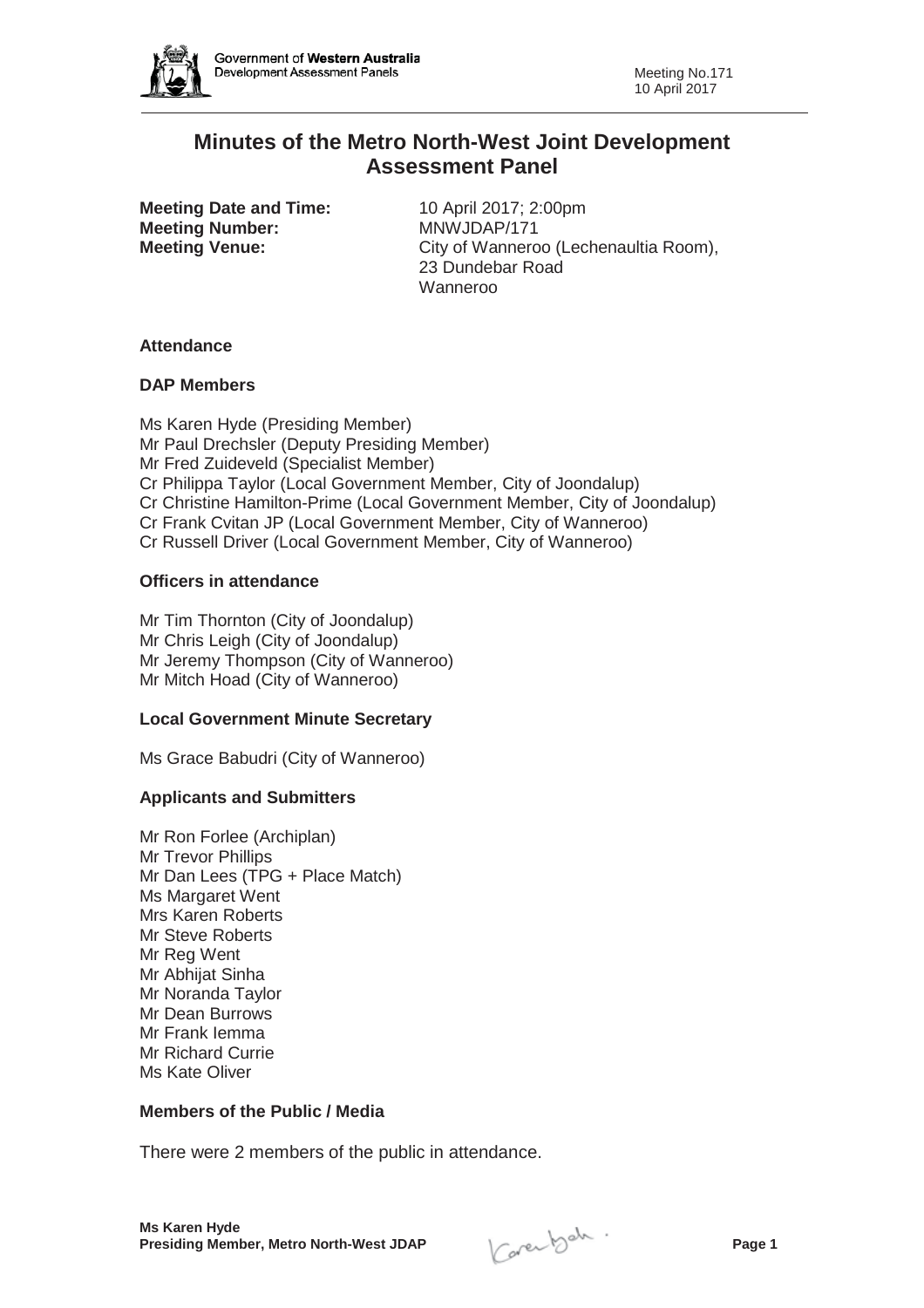

Ms Lucy Jarvis and Ms Tyler Brown from the Community Newspaper Group were in attendance.

# **1. Declaration of Opening**

The Presiding Member, Ms Karen Hyde declared the meeting open at 2:00pm on 10 April 2017 and acknowledged the past and present traditional owners and custodians of the land on which the meeting was being held.

The Presiding Member announced the meeting would be run in accordance with the *Development* Assessment *Panel Standing Orders 2012* under the *Planning and Development (Development Assessment Panels) Regulations 2011*.

The Presiding Member advised that the meeting is being audio recorded in accordance with Section 5.16 of the Standing Orders 2012; No Recording of Meeting, which states: *'A person must not use any electronic, visual or audio recording device or instrument to record the proceedings of the DAP meeting unless the Presiding Member has given permission to do so.'* The Presiding Member granted permission for the minute taker to record proceedings for the purpose of the minutes only.

### **2. Apologies**

Nil

### **3. Members on Leave of absence**

Nil

### **4. Noting of minutes**

Minutes of the Metro North-West meeting No.170 held on 6 April 2017 were not available for noting at the time of meeting.

### **5. Declaration of Due Consideration**

All members declared that they had duly considered the documents.

### **6. Disclosure of interests**

Panel member, Cr Christine Hamilton-Prime, declared an impartiality interest in item 8.1. The owner of Item 8.1 is known to Councillor Hamilton-Prime.

In accordance with section 4.6.1 and 4.6.2 of the Standing Orders 2012, the Presiding Member determined that the member listed above, who had disclosed an impartiality interest, was permitted to participate in discussion and voting on the items.

#### **7. Deputations and presentations**

**7.1** Mr Trevor Phillips addressed the DAP against the application at Item 8.1.

### *The presentation at Item 7.1 was heard prior to the application at Item 8.1.*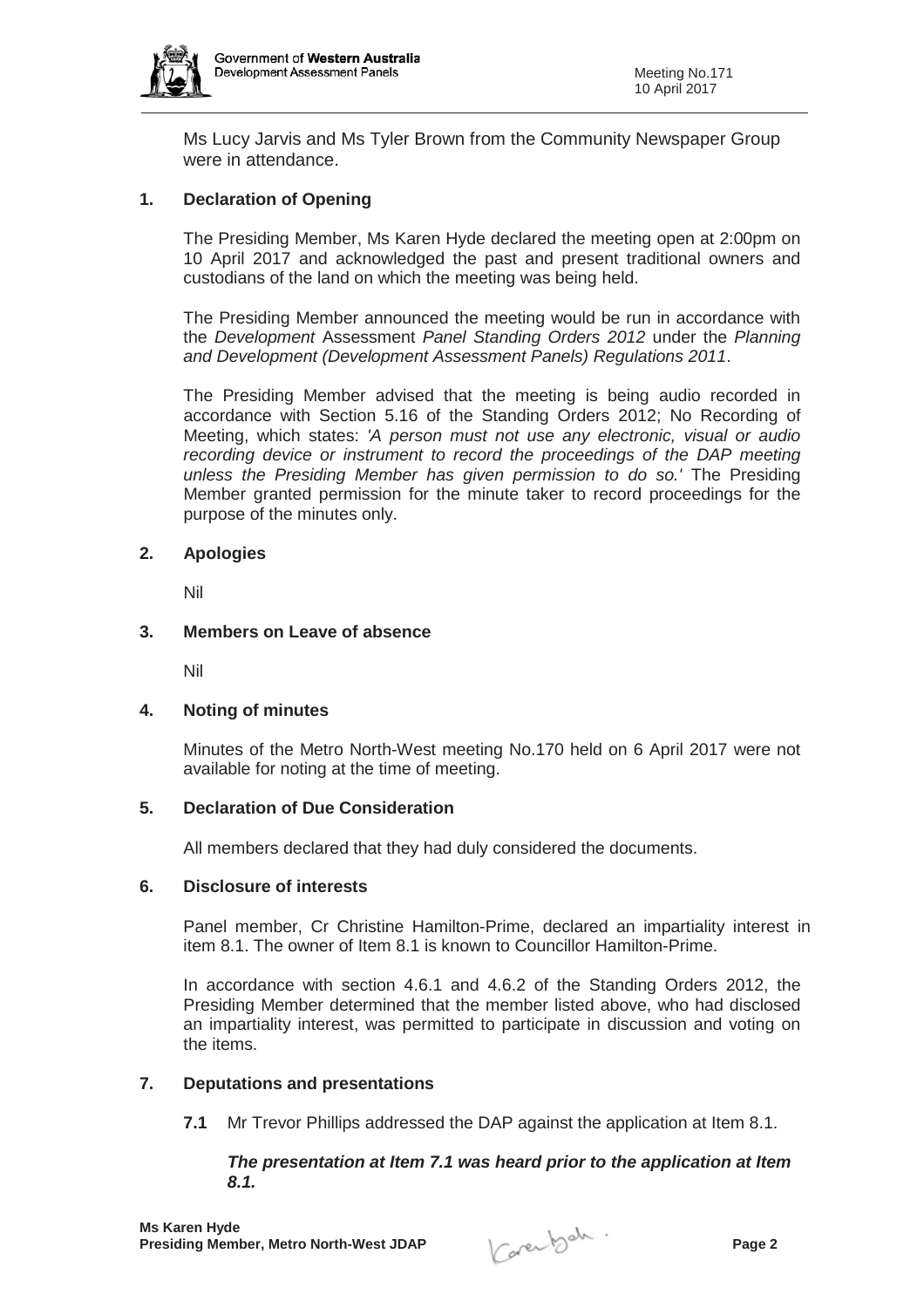

- **7.2** Ms Margaret Went addressed the DAP against the application at Item 9.1.
- **7.3** Mrs Karen Roberts addressed the DAP against the application at Item 9.1.
- **7.4** Mr Steve Roberts addressed the DAP against the application at Item 9.1.
- **7.5** Mr Dan Lees (TPG + Place Match) addressed the DAP for the application at Item 9.1. Mr Lees and Mr Frank Iemma answered questions from the panel

### *The presentations at Item 7.2, 7.3, 7.4 and 7.5 were heard prior to the application at Item 9.1.*

### **8. Form 1 - Responsible Authority Reports – DAP Applications**

**8.1** Property Location: Lot 324 (4) Kyle Court, Joondalup Application Details: Hotel (new hotel development) Applicant: Archiplan<br>
Owner: Dr Jav Na Dr Jay Natalwala Responsible authority: City of Joondalup DoP File No: DAP/16/01166

### **REPORT RECOMMENDATION / PRIMARY MOTION**

**Moved by:** Cr Christine Hamilton-Prime **Seconded by:** Cr Philippa Taylor

That the Metro North–West JDAP resolves to:

**Approve** DAP Application reference DAP/16/01166 and accompanying plans A10- 202, A21-101 – A21-109, A30-101 – 104 and A40-101 - 104 in accordance with Clause 68(2) of the *Planning and Development (Local Planning Schemes) Regulations 2015*, subject to the following conditions:

#### **Conditions:**

- 1. This approval relates to the proposed hotel development and associated works only, as indicated on the approved plans.
- 2. The development is approved as a 'Hotel' as defined by the City of Joondalup District Planning Scheme No. 2.
- 3. All development shall be contained within the property boundaries with the exception of the pedestrian awning, on-street parking and landscaping as indicated on the approved plans.
- 4. A Construction Management Plan shall be submitted to and approved by the City prior to the commencement of development. The management plan shall detail how it is proposed to manage:
	- $\bullet$  all forward works for the site;
	- $\bullet$  the delivery of materials and equipment to the site;
	- the storage of materials and equipment on the site;
	- the parking arrangements for the contractors and subcontractors;
	- the management of sand and dust during the construction process;
	- other matters likely to impact on the surrounding properties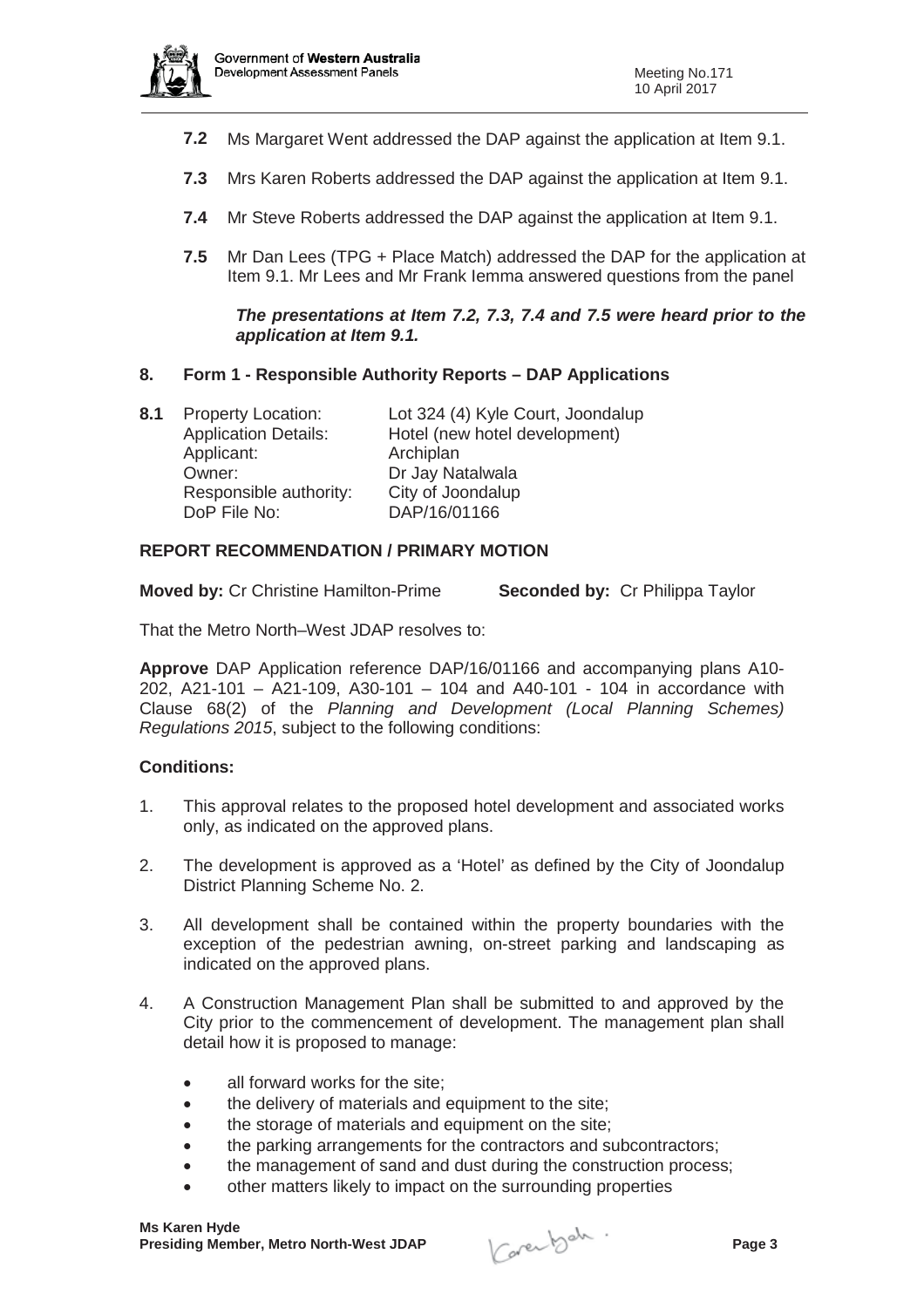

and works shall be undertaken in accordance with the approved Construction Management Plan.

- 5. All stormwater shall be collected on-site and disposed of in a manner acceptable to the City.
- 6. The off-street car parking bays, driveways and access points shown on the approved plans are to be designed, constructed, drained and marked in accordance with the Australian Standard for Off-street Car Parking (AS/NZS2890.1 2004), Off-street Parking for People with Disabilities (AS/NZS2890.6 2009) and Off-street Commercial Vehicle Facilities (AS2890.2:2002), prior to the occupation of the development. These bays are to be thereafter maintained to the satisfaction of the City.
- 7. The on-street car parking bays shall be set aside for pick up and drop off only. Details of the on-street car parking bays shall be submitted to and approved by the City prior to the commencement of development. The on-street car parking bays are to be designed, constructed, drained and marked to the satisfaction of the City, prior to use of the bays. These bays are thereafter to be maintained to the satisfaction of the City at the cost of the land owner until such time that 'as constructed' drawings are submitted to, and approved by the City.
- 8. Bicycle parking facilities shall be provided in accordance with the Australian Standard for Off-street Car parking – Bicycles (AS2890.3-1993) prior to the development first being occupied. Details of bicycle parking area(s) shall be submitted to and approved by the City prior to the commencement of development. Works shall be undertaken in accordance with the approved plan.
- 9. A refuse management plan indicating the method of rubbish collection is to be submitted to and approved by the City prior to the commencement of development. The management of refuse shall then be undertaken in accordance with the approved plan.
- 10. A dedicated service and delivery bay shall be provided on-site. A delivery management plan indicating the method and location of loading and unloading from service and delivery vehicles is to be submitted to and approved by the City prior to the commencement of development. Service and deliveries to the hotel shall then be undertaken in accordance with the approved plan.
- 11. Any proposed external building plant, including air conditioning units, piping, ducting and water tanks, being located so as to minimise any visual and noise impact on surrounding landowners, and screened from view from the street, and where practicable from adjoining buildings. Details, including a roof plan and ongoing maintenance for the external parts of the building shall be submitted to and approved by the City prior to the commencement of development. Development shall be in accordance with these approved details.
- 12. Lighting shall be installed within the car parking area, pedestrian pathways and in all service areas prior to occupation of the development, to the satisfaction of the City. A lighting plan shall be submitted to and approved by City prior to the commencement of development. Works shall be undertaken in accordance with the approved plans prior to occupation of the development.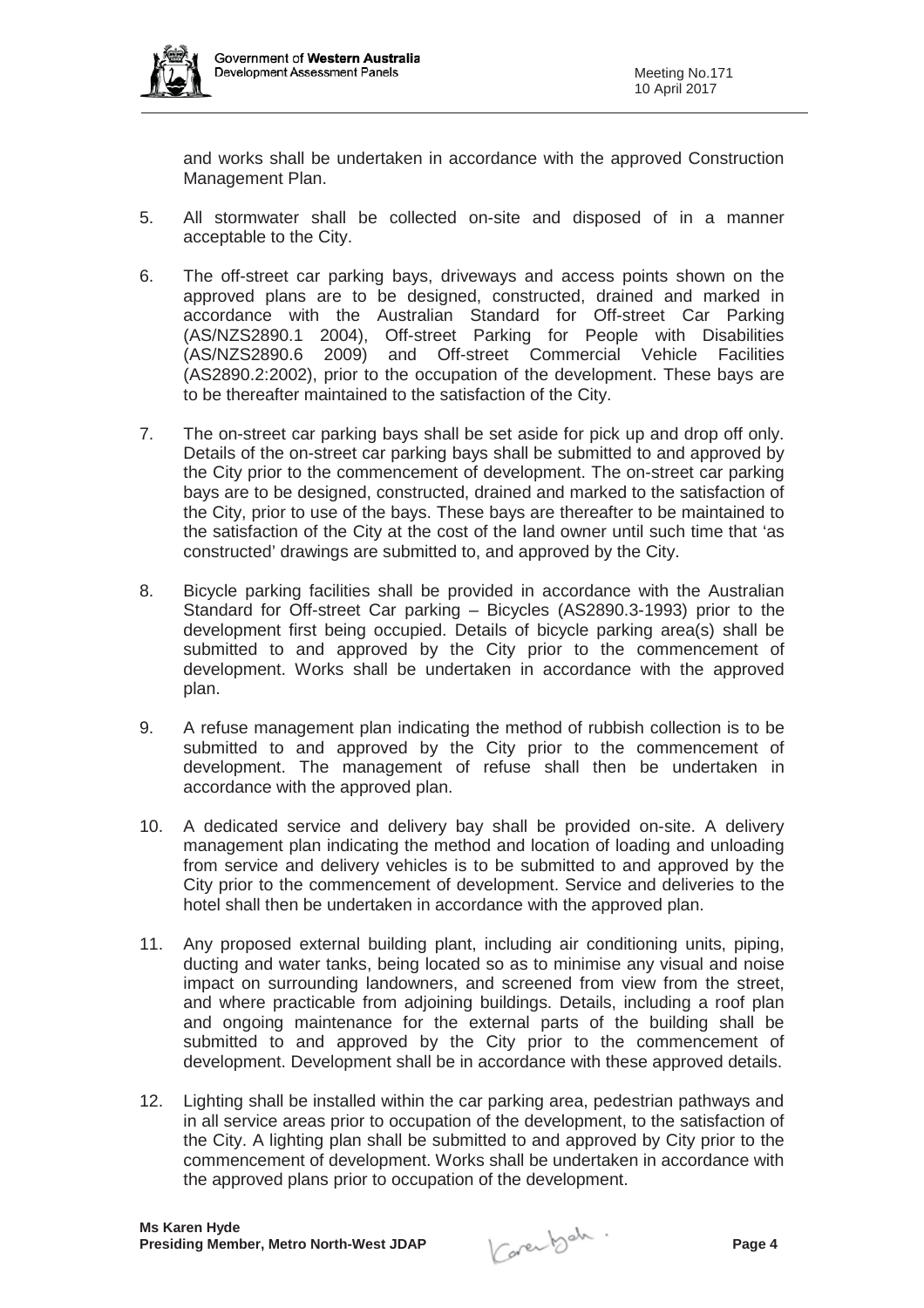- 13. A full schedule of colours and materials for all exterior parts of the building shall be submitted to and approved by the City prior to the commencement of development. This shall include details of the treatment to the northern boundary walls to break up the bulk of the development and provide visual interest as viewed from the public realm. Development shall be in accordance with the approved schedule and all external materials and finishes shall be maintained to a high standard, including being free of vandalism, to the satisfaction of the City.
- 14. No obscure or reflective glazing is permitted to ground floor building facades.
- 15. Detailed landscaping plans and a maintenance strategy outlining the methods for maintaining the landscaping on the hotel upper floors shall be submitted to and approved by the City prior to the commencement of development. These landscaping plans are to indicate the proposed landscaping treatment(s) of the subject site and the adjoining road verge(s), and shall:
	- be drawn at an appropriate scale of either 1:100, 1:200 or 1:500;
	- provide all details relating to paving, treatment of verges;
	- be based on water sensitive urban design principles to the satisfaction of the City;
	- be based on designing out crime principles to the satisfaction of the City;
	- show all irrigation design details.
- 16. Landscaping and reticulation within the site and adjacent verges shall be established in accordance with the approved landscaping plans, maintenance strategy, Australian Standards and best trade practice prior to the development first being occupied and thereafter maintained to the satisfaction of the City.
- 17. A signage strategy shall be submitted to and approved by the City prior to occupation of the development.

### **Advice Notes:**

- 1. The kitchen and food areas to comply with the *Food Act 2008*.
- 2. The proposed pool would be considered an Aquatic Facility under the *Health (Aquatic Facilities) Regulations 2007* and needs Department of Health approval of the design and specifications prior to construction. Please contact the City's Health and Environmental Services on 9400 4933 for contact details of the Department of Health's Water Unit.
- 3. Development must comply with the *Sewerage (Lighting, Ventilation and Construction) Regulations 1971* and the *Health (Air-handling & Water Systems) Regulations 1994.*
- 4. The City's local laws require all commercial properties to have a bin store that incorporates bin washing facilities. The proposed bin store must have a solid concrete floor that grades to a floor waste connected to sewer and a hose cock.
- 5. The applicant is advised that the *Environmental Protection (Noise) Regulations 1997* apply to all properties within the City of Joondalup. Care should be taken

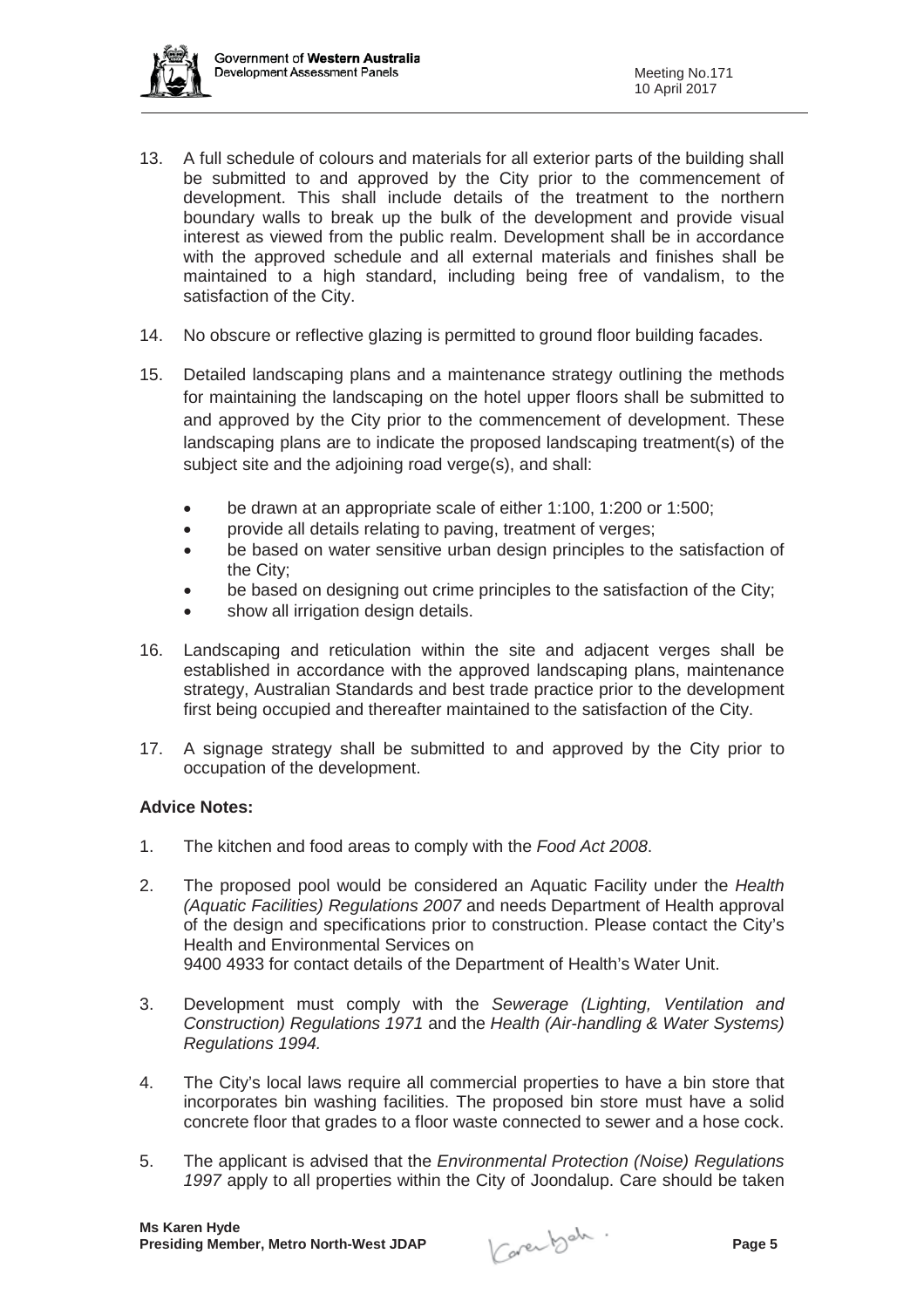

to locate mechanical plant, air discharges and other noise sources so as not to cause noise emissions to adjoining properties or public places that exceed the Regulations.

6. The applicant is strongly encouraged to offer the large mature tree on Lot 324 to a timber merchant, to be value-added as high quality furniture in the event of the tree being cut down.

#### **AMENDING MOTION**

**Moved by:** Mr Fred Zuideveld **Seconded by:** Mr Paul Drechsler

Reword Condition 8, such that it reads as follows:

*Bicycle parking facilities shall be provided in accordance with the Australian Standard for Off-street Car parking – Bicycles (AS2890.3-1993) prior to the development first being occupied. Details of bicycle parking area(s) shall be submitted to and approved by the City prior to the commencement of development. Works shall be undertaken in accordance with the approved plans, the City's Draft Joondalup Activity Plan and the Australian Standards.*

**REASON: To clarify the requirements, such that they are consistent with the City of Joondalup's Policy.**

**The Amending Motion was put and CARRIED UNANIMOUSLY.**

#### **AMENDING MOTION**

**Moved by:** Ms Karen Hyde **Seconded by:** Mr Fred Zuideveld

Reword Condition 9, such that it reads as follows:

*A refuse management plan indicating the method of rubbish collection is to be submitted to and approved by the City prior to the commencement of development. The management of refuse shall then be undertaken in accordance with the approved plan. The refuse management plan shall provide access to the bin area from within the site.*

**REASON: To clarify access to the bin storage within the internal development site.**

**The Amending Motion was put and CARRIED UNANIMOUSLY.**

#### **AMENDING MOTION**

**Moved by:** Ms Karen Hyde **Seconded by:** Cr Christine Hamilton-Prime

To amend Condition 15, to include an additional dot point, such that it reads as follows:

*Detailed landscaping plans and a maintenance strategy outlining the landscaping within the verge and methods for maintaining the landscaping on the hotel upper floors shall be submitted to and approved by the City prior to*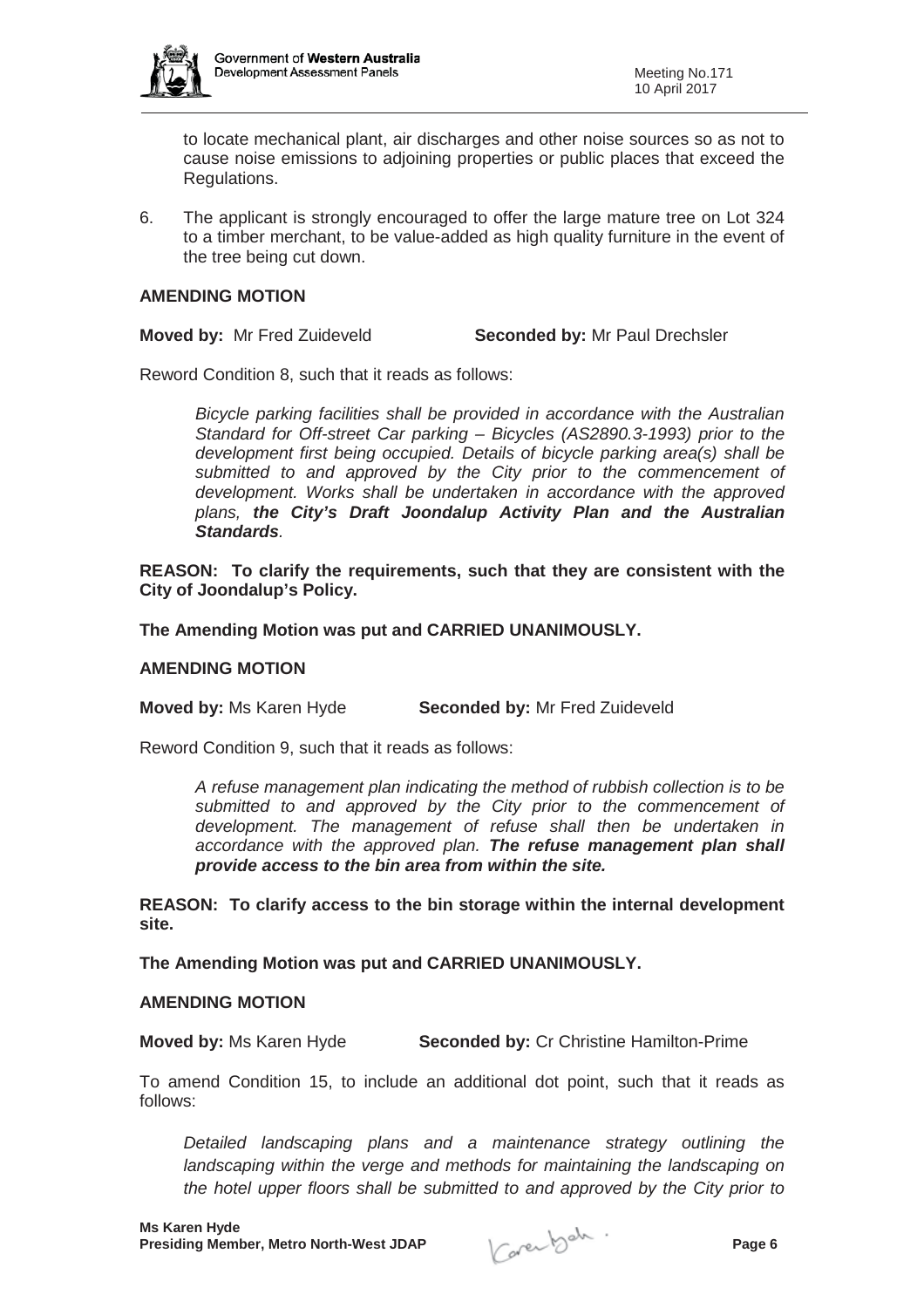

*the commencement of development. These landscaping plans are to indicate the proposed landscaping treatment(s) of the subject site and the adjoining road verge(s), and shall:*

- x *be drawn at an appropriate scale of either 1:100, 1:200 or 1:500;*
- x *provide all details relating to paving, treatment of verges;*
- x *be based on water sensitive urban design principles to the satisfaction of the City;*
- be based on designing out crime principles to the satisfaction of the City;
- x *show all irrigation design details; and*
- x *provide additional landscaping above that indicated that on the plans within the road reserve.*

**REASON: To provide more attention to the perimeter of the building, and additional landscaping within the road reserve/verge.**

**The Amending Motion was put and CARRIED UNANIMOUSLY.**

### **PRIMARY MOTION (AS AMENDED)**

That the Metro North – West JDAP resolves to:

**Approve** DAP Application reference DAP/16/01166 and accompanying plans A10- 202, A21-101 – A21-109, A30-101 – 104 and A40-101 - 104 in accordance with Clause 68(2) of the Planning and Development (Local Planning Schemes) Regulations 2015, subject to the following conditions:

### **Conditions:**

- 1. This approval relates to the proposed hotel development and associated works only, as indicated on the approved plans.
- 2. The development is approved as a 'Hotel' as defined by the City of Joondalup District Planning Scheme No. 2.
- 3. All development shall be contained within the property boundaries with the exception of the pedestrian awning, on-street parking and landscaping as indicated on the approved plans.
- 4. A Construction Management Plan shall be submitted to and approved by the City prior to the commencement of development. The management plan shall detail how it is proposed to manage:
	- all forward works for the site;
	- the delivery of materials and equipment to the site;
	- the storage of materials and equipment on the site;
	- the parking arrangements for the contractors and subcontractors;
	- the management of sand and dust during the construction process;
	- other matters likely to impact on the surrounding properties

and works shall be undertaken in accordance with the approved Construction Management Plan.

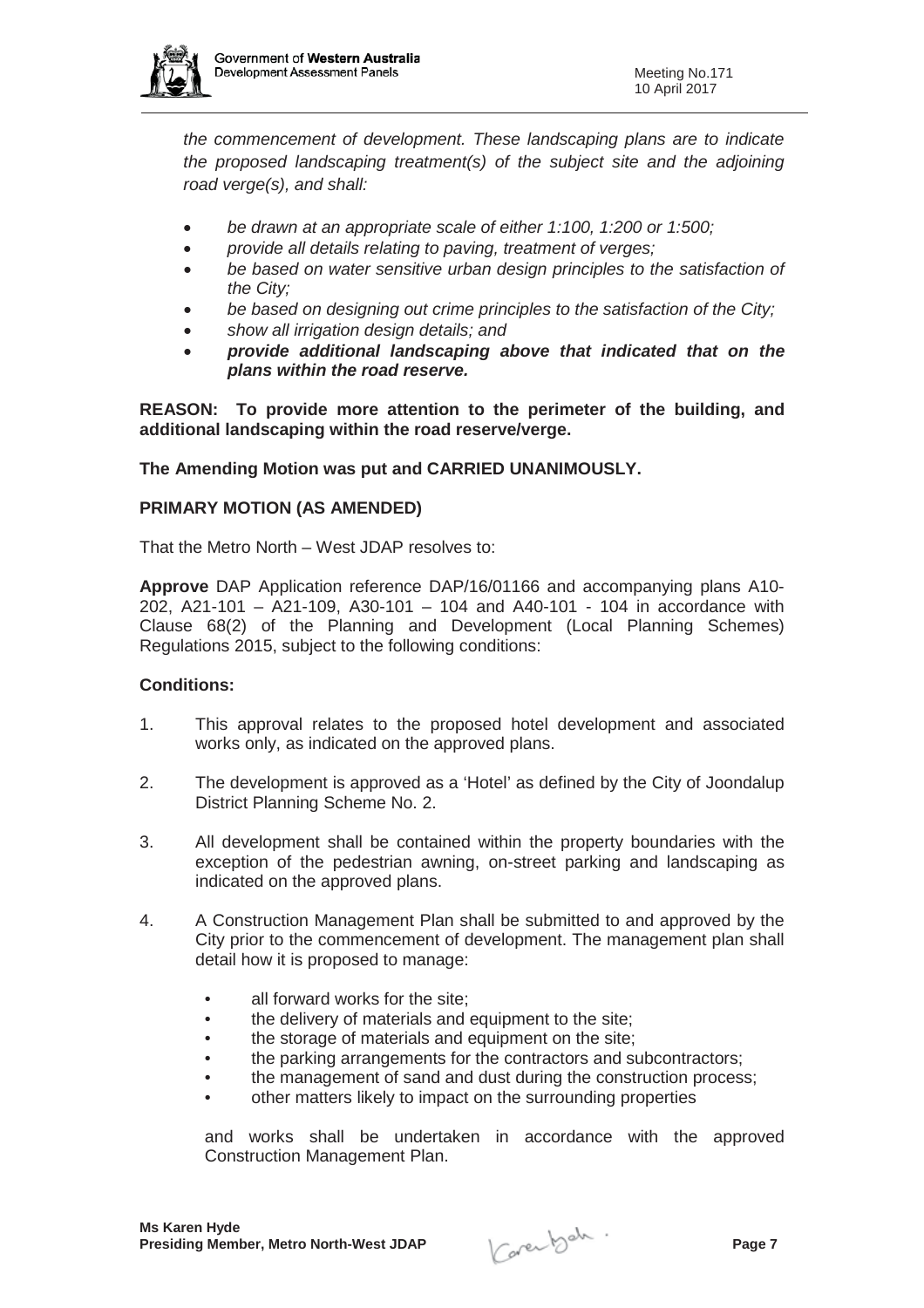

- 5. All stormwater shall be collected on-site and disposed of in a manner acceptable to the City.
- 6. The off-street car parking bays, driveways and access points shown on the approved plans are to be designed, constructed, drained and marked in accordance with the Australian Standard for Off-street Car Parking (AS/NZS2890.1 2004), Off-street Parking for People with Disabilities (AS/NZS2890.6 2009) and Off-street Commercial Vehicle Facilities (AS2890.2:2002), prior to the occupation of the development. These bays are to be thereafter maintained to the satisfaction of the City.
- 7. The on-street car parking bays shall be set aside for pick up and drop off only. Details of the on-street car parking bays shall be submitted to and approved by the City prior to the commencement of development. The on-street car parking bays are to be designed, constructed, drained and marked to the satisfaction of the City, prior to use of the bays. These bays are thereafter to be maintained to the satisfaction of the City at the cost of the land owner until such time that 'as constructed' drawings are submitted to, and approved by the City.
- 8. Bicycle parking facilities shall be provided in accordance with the Australian Standard for Off-street Car parking – Bicycles (AS2890.3-1993) prior to the development first being occupied. Details of bicycle parking area(s) shall be submitted to and approved by the City prior to the commencement of development. Works shall be undertaken in accordance with the approved plans, the City's Draft Joondalup Activity Plan and the Australian Standards.
- 9. A refuse management plan indicating the method of rubbish collection is to be submitted to and approved by the City prior to the commencement of development. The management of refuse shall then be undertaken in accordance with the approved plan. The refuse management plan shall provide access to the bin area from within the site.
- 10. A dedicated service and delivery bay shall be provided on-site. A delivery management plan indicating the method and location of loading and unloading from service and delivery vehicles is to be submitted to and approved by the City prior to the commencement of development. Service and deliveries to the hotel shall then be undertaken in accordance with the approved plan.
- 11. Any proposed external building plant, including air conditioning units, piping, ducting and water tanks, being located so as to minimise any visual and noise impact on surrounding landowners, and screened from view from the street, and where practicable from adjoining buildings. Details, including a roof plan and ongoing maintenance for the external parts of the building shall be submitted to and approved by the City prior to the commencement of development. Development shall be in accordance with these approved details.
- 12. Lighting shall be installed within the car parking area, pedestrian pathways and in all service areas prior to occupation of the development, to the satisfaction of the City. A lighting plan shall be submitted to and approved by City prior to the commencement of development. Works shall be undertaken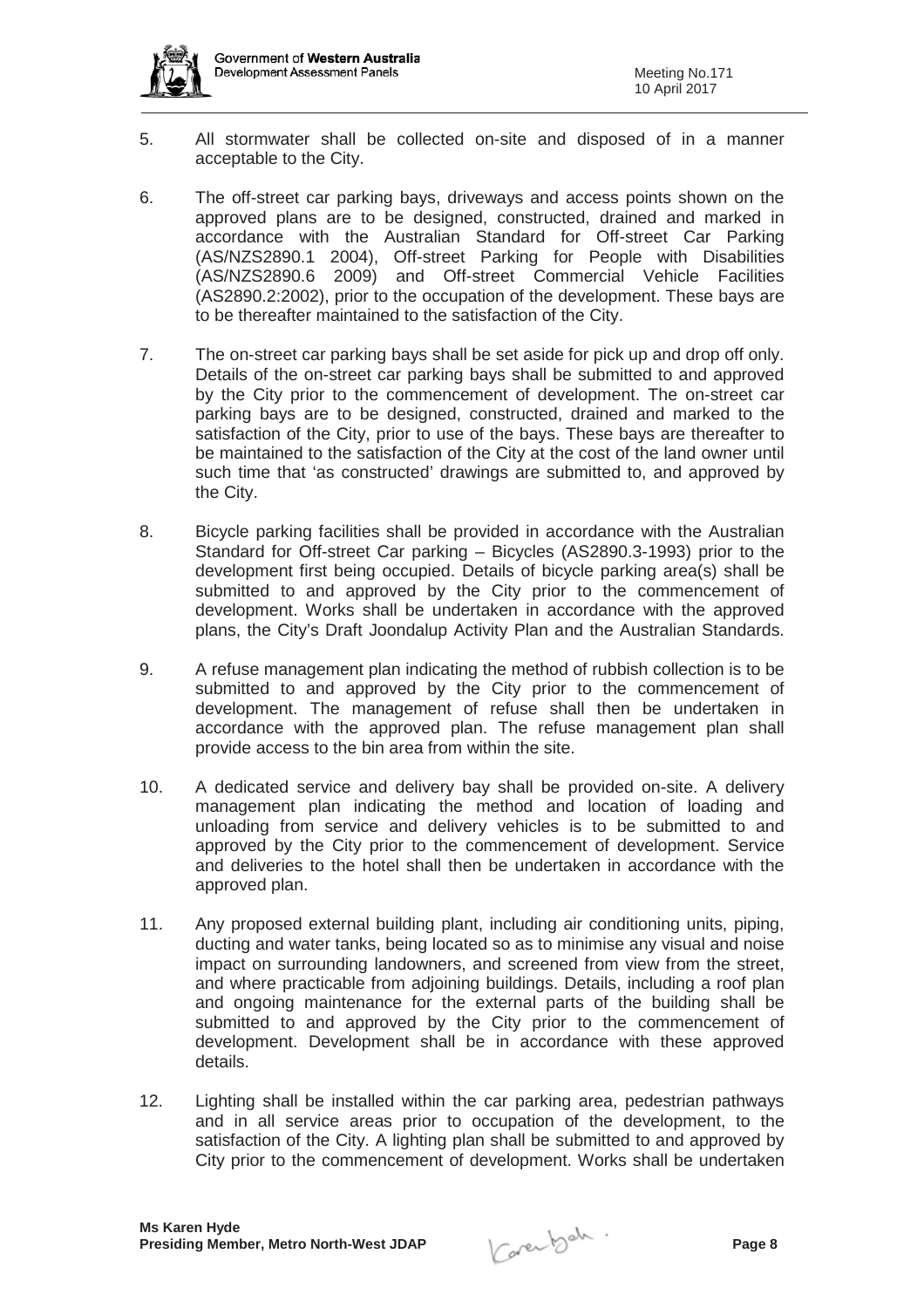

in accordance with the approved plans prior to occupation of the development.

- 13. A full schedule of colours and materials for all exterior parts of the building shall be submitted to and approved by the City prior to the commencement of development. This shall include details of the treatment to the northern boundary walls to break up the bulk of the development and provide visual interest as viewed from the public realm. Development shall be in accordance with the approved schedule and all external materials and finishes shall be maintained to a high standard, including being free of vandalism, to the satisfaction of the City.
- 14. No obscure or reflective glazing is permitted to ground floor building facades.
- 15. Detailed landscaping plans and a maintenance strategy outlining the landscaping within the verge and methods for maintaining the landscaping on the hotel upper floors shall be submitted to and approved by the City prior to the commencement of development. These landscaping plans are to indicate the proposed landscaping treatment(s) of the subject site and the adjoining road verge(s), and shall:
	- be drawn at an appropriate scale of either 1:100, 1:200 or 1:500;
	- provide all details relating to paving, treatment of verges:
	- be based on water sensitive urban design principles to the satisfaction of the City;
	- be based on designing out crime principles to the satisfaction of the City;
	- show all irrigation design details; and
	- provide additional landscaping above that indicated that on the plans within the road reserve.
- 16. Landscaping and reticulation within the site and adjacent verges shall be established in accordance with the approved landscaping plans, maintenance strategy, Australian Standards and best trade practice prior to the development first being occupied and thereafter maintained to the satisfaction of the City.
- 17. A signage strategy shall be submitted to and approved by the City prior to occupation of the development.

### **Advice Notes:**

- 1. The kitchen and food areas to comply with the Food Act 2008.
- 2. The proposed pool would be considered an Aquatic Facility under the Health (Aquatic Facilities) Regulations 2007 and needs Department of Health approval of the design and specifications prior to construction. Please contact the City's Health and Environmental Services on 9400 4933 for contact details of the Department of Health's Water Unit.
- 3. Development must comply with the Sewerage (Lighting, Ventilation and Construction) Regulations 1971 and the Health (Air-handling & Water Systems) Regulations 1994.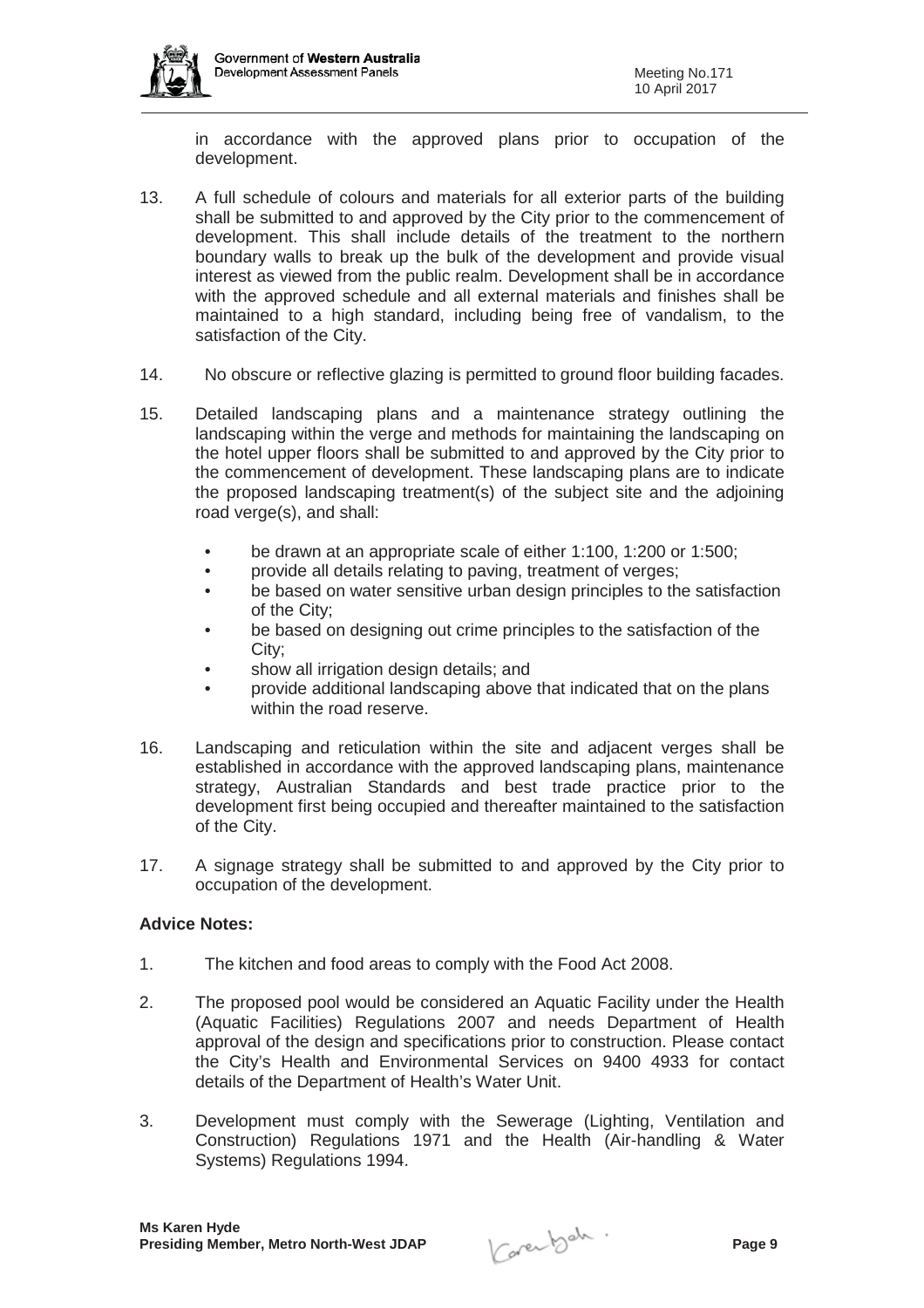

- 4. The City's local laws require all commercial properties to have a bin store that incorporates bin washing facilities. The proposed bin store must have a solid concrete floor that grades to a floor waste connected to sewer and a hose cock.
- 5. The applicant is advised that the Environmental Protection (Noise) Regulations 1997 apply to all properties within the City of Joondalup. Care should be taken to locate mechanical plant, air discharges and other noise sources so as not to cause noise emissions to adjoining properties or public places that exceed the Regulations.
- 6. The applicant is strongly encouraged to offer the large mature tree on Lot 324 to a timber merchant, to be value-added as high quality furniture in the event of the tree being cut down.

### **The Primary Motion (as amended) was put and CARRIED UNANIMOUSLY.**

- **9. Form 2 Responsible Authority Reports Amending or cancelling DAP development approval**
- **9.1** Property Location: Lot 418 (50) Alexandria View, Mindarie Application Details: 50 Multiple Dwellings Applicant: TPG Town Planning Owner: Mindarie Management Pty Ltd Responsible authority: City of Wanneroo DoP File No: DAP/16/01035

### **REPORT RECOMMENDATION / PRIMARY MOTION**

**Moved by:** Ms Karen Hyde **Seconded by:** Cr Russell Driver

That the Metro North West Joint Development Panel resolves to:

- 1. **Accept** that the DAP Application reference DAP/16/01035 as detailed on the DAP Form 2 dated 28 November 2016 is appropriate for consideration in accordance with regulation 17 of the *Planning and Development (Development Assessment Panels) Regulations 2011*;
- 2. **Approve** the DAP Application reference DAP/16/01035 as detailed on the DAP Form 2 date 28 November 2016 and accompanying plans (Site Plan SK01 Rev H, Ground Floor Plan SK02 Rev G, Level 1 Floor Plan SK03 Rev F, Typical Levels 2 – 4 SK04 Rev F, Level 5 Plan SK05 Rev E, Type D, E & F 1 & 2 Bedroom Apartments SK06 Rev D, Type A & B 3 Bedroom Apartments SK07 Rev D, Type C 3 Bedroom Apartments SK08 Rev D, Elevations SK09 Rev G in accordance with the provisions of the District Planning Scheme No. 2 of the City of Wanneroo, for the proposed minor amendment to the approved 50 Multiple Dwellings at 50 Alexandria View, subject to:

The deletion of the following conditions from previous approval DA2016/532:

5. Parking bays which are identified on the plan as bays 34 and 35 be deleted to allow greater visibility and truncation to Stockton Lane.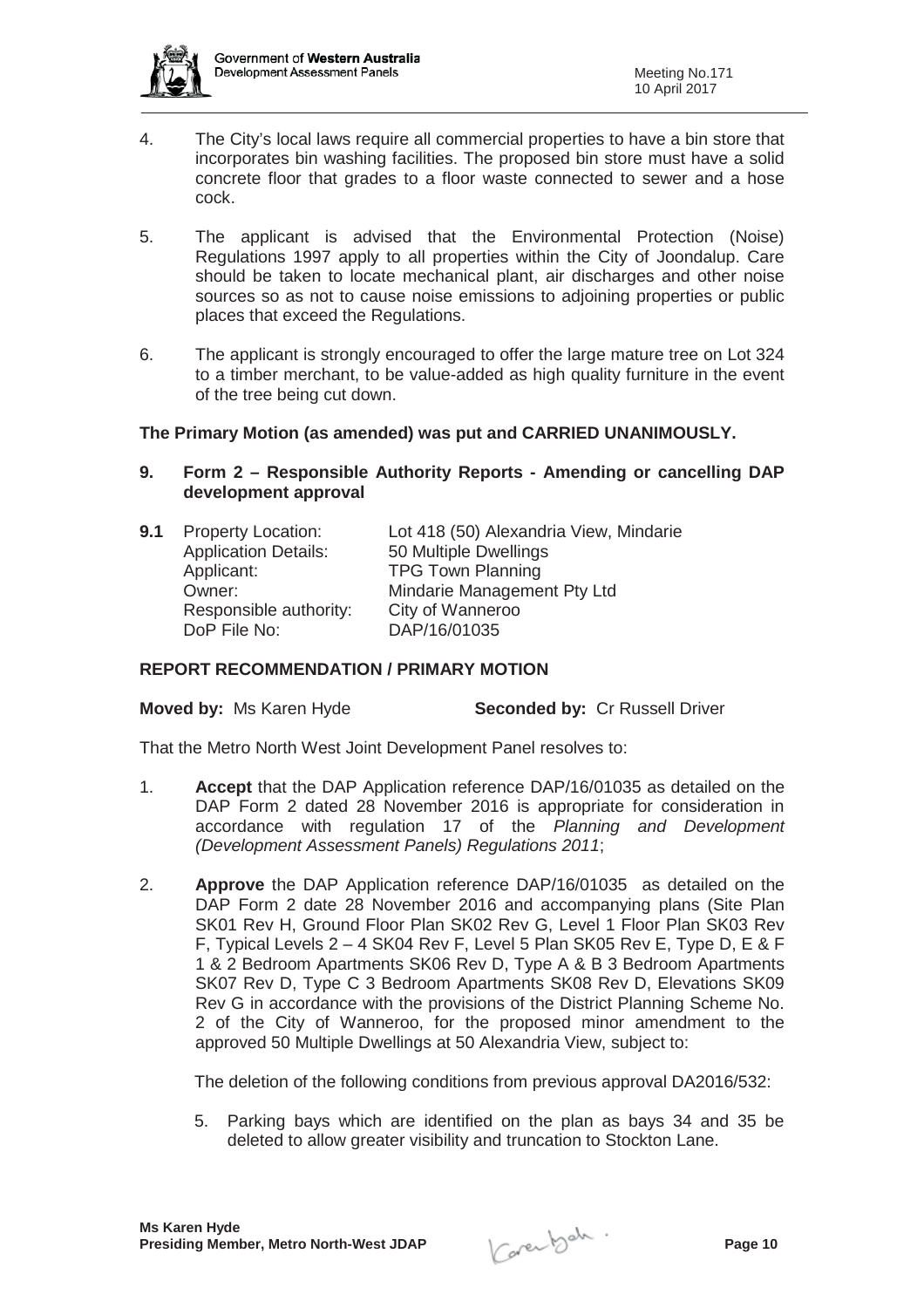

- 6. The portion of landscaping abutting the driveway and crossover of 23 Shoreham Turn, Mindarie, shall be paved and devoid of vegetation to ensure that adequate sightlines are maintained.
- 7. The portion of wall adjacent to the driveway and crossover of 23 Shoreham Turn, Mindarie, shall be visually permeable in accordance with the definition prescribed under State Planning Policy 3.1 – Residential Design Codes.
- 8. The bedroom windows of Units 10 shall have sill heights not less than 1.6m above floor level on the first, second and third levels only.
- 12. Detailed drawings being prepared and submitted to the satisfaction of the City of Wanneroo showing colours, materials and finishes, including those to the upper deck carpark roofs to reduce heat load and glare.

The amendment of the following conditions from DA2016/532 to read:

- 14. Landscape and reticulation is to be installed in accordance with the approved plans, with the exception of the Norfolk Island Pines which are to be replaced with an alternative species to the satisfaction of the City. The landscaping is to be thereafter maintained to the satisfaction of the City.
- 15. A construction management plan shall be submitted for approval prior to the commencement of works and thereafter implemented to the satisfaction of the City. This plan is to detail how construction will be managed to minimise disruption in the area and shall include:

• The delivery of and delivery times for materials and equipment to the site;

• Storage of materials, rubbish and the location and type of equipment on site;

- Parking arrangements for contractors and sub-contractors
- The impact on traffic movement (including potential road closures);
- Construction times;
- The impacts of dust and sand drift;
- Measurers to minimise noise impacts on surrounding residents; and,
- Any other matter required by the City.

All other conditions and requirements detailed on the previous approval dated 4 August 2016 shall remain unless altered by this application.

#### **AMENDING MOTION**

**Moved by:** Ms Karen Hyde **Seconded by:** Cr Russell Driver

Reword Condition 9 from the original approval, such that it reads as follows:

*A waste management plan shall be lodged for approval by the Council prior to the commencement of works. The waste management plan shall include how all refuse shall be stored within the designated bin enclosures and shall be collected from within the building by a private contractor at the cost of the*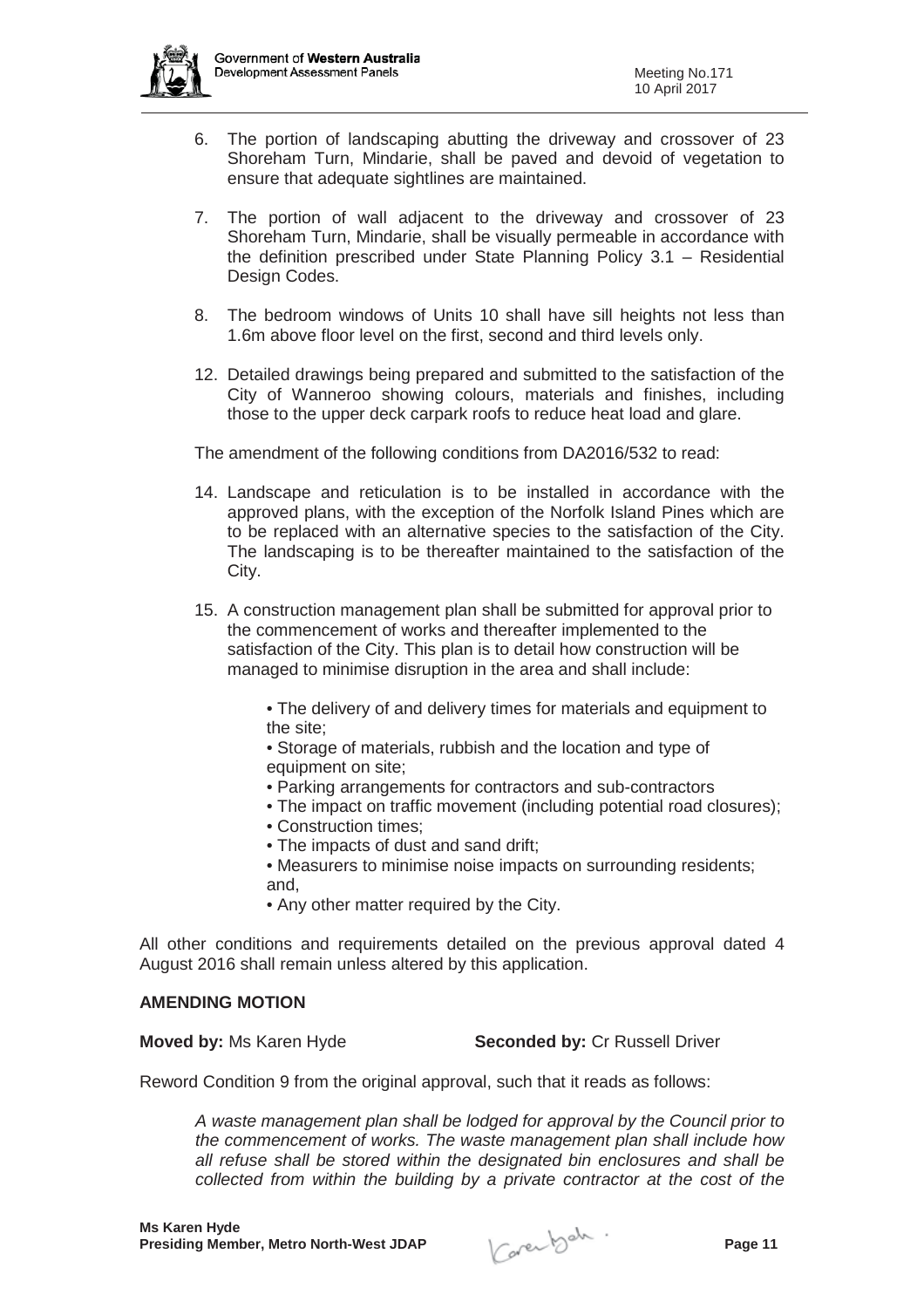

*applicant. Collection vehicles are not too protrude into Medway Lane during collection.* 

**REASON: To be clear that waste collection is to be entirely contained within the development site.**

**The Amending Motion was put and CARRIED UNANIMOUSLY.**

#### **AMENDING MOTION**

**Moved by:** Ms Karen Hyde Seconded by: Mr Paul Drechsler

Reword Condition 14, such that it reads as follows:

*Landscape and reticulation is to be installed in accordance with the approved plans, with the exception of:*

- x *The Norfolk Island Pines which are to be replaced with an alternative species to the satisfaction of the City; and*
- x *Fencing of 2.4m high is to be shown for areas abutting 23 Shoreham Turn at either end of the proposed landscaping area.*

*The landscaping is to be thereafter regularly maintained to the satisfaction of the City.*

**REASON: To ensure high standards of landscaping and security are met.** 

**The Amending Motion was put and CARRIED UNANIMOUSLY.**

#### **AMENDING MOTION**

**Moved by: Cr Russell Driver <b>Seconded by:** Cr Frank Cvitan

Add a new Condition (16), such that it read as follows:

*The Screen wall between the bin store and the adjoining property (64 Alexandria View) is to be increased form 2.4m to 3m.*

**REASON: To ensure adequate containment of bin store to minimise impact on adjoining owners.**

**The Amending Motion was put and CARRIED UNANIMOUSLY.**

#### **AMENDING MOTION**

**Moved by: Cr Frank Cvitan <b>Seconded by: Cr Russell Driver** 

Add a new Condition (17), such that it reads as follows: *To reduce the visitor cycle parking to 6 (six) spaces to improve the line of sight for vehicles exiting the carpark and the remaining area to be paved accordingly.*

### **REASON: To improve the line of sight.**

**Ms Karen Hyde Presiding Member, Metro North-West JDAP Page 12**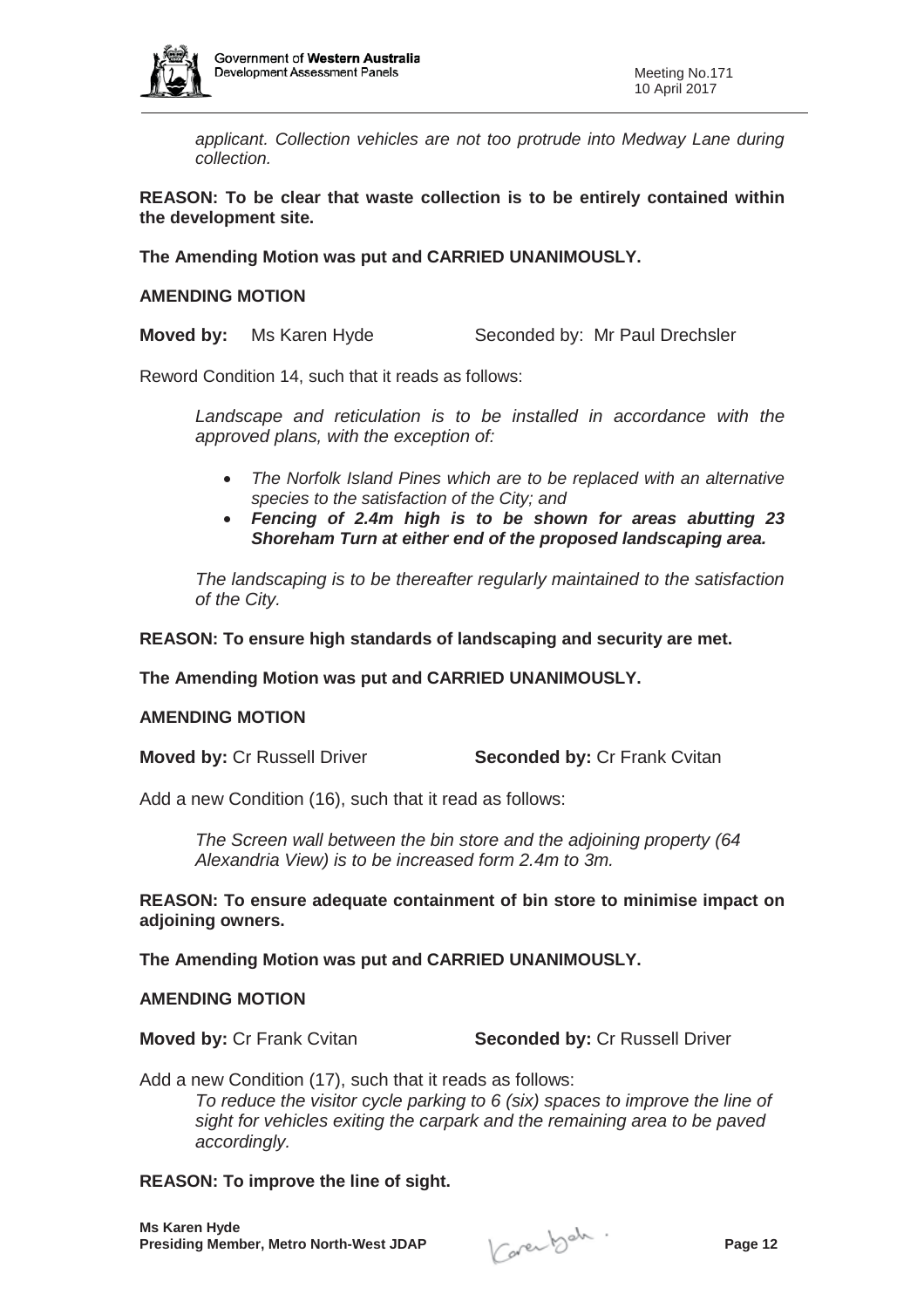

# **The Amending Motion was put and CARRIED UNANIMOUSLY.**

### **PRIMARY MOTION (AS AMENDED)**

That the Metro North West Joint Development Panel resolves to:

- 1. **Accept** that the DAP Application reference DAP/16/01035 as detailed on the DAP Form 2 dated 28 November 2016 is appropriate for consideration in accordance with regulation 17 of the *Planning and Development (Development Assessment Panels) Regulations 2011*;
- 2. **Approve** the DAP Application reference DAP/16/01035 as detailed on the DAP Form 2 date 28 November 2016 and accompanying plans (Site Plan SK01 Rev H, Ground Floor Plan SK02 Rev G, Level 1 Floor Plan SK03 Rev F, Typical Levels 2 – 4 SK04 Rev F, Level 5 Plan SK05 Rev E, Type D, E & F 1 & 2 Bedroom Apartments SK06 Rev D, Type A & B 3 Bedroom Apartments SK07 Rev D, Type C 3 Bedroom Apartments SK08 Rev D, Elevations SK09 Rev G in accordance with the provisions of the District Planning Scheme No. 2 of the City of Wanneroo, for the proposed minor amendment to the approved 50 Multiple Dwellings at 50 Alexandria View, subject to:

The deletion of the following conditions from previous approval DA2016/532:

- 5. Parking bays which are identified on the plan as bays 34 and 35 be deleted to allow greater visibility and truncation to Stockton Lane.
- 6. The portion of landscaping abutting the driveway and crossover of 23 Shoreham Turn, Mindarie, shall be paved and devoid of vegetation to ensure that adequate sightlines are maintained.
- 7. The portion of wall adjacent to the driveway and crossover of 23 Shoreham Turn, Mindarie, shall be visually permeable in accordance with the definition prescribed under State Planning Policy 3.1 – Residential Design Codes.
- 8. The bedroom windows of Units 10 shall have sill heights not less than 1.6m above floor level on the first, second and third levels only.
- 12. Detailed drawings being prepared and submitted to the satisfaction of the City of Wanneroo showing colours, materials and finishes, including those to the upper deck carpark roofs to reduce heat load and glare.

The amendment of the following conditions from DA2016/532 to read:

- 9. A waste management plan shall be lodged for approval by the Council prior to the commencement of works. The waste management plan shall include how all refuse shall be stored within the designated bin enclosures and shall be collected from within the building by a private contractor at the cost of the applicant. Collection vehicles are not to protrude into Medway Lane during collection.
- 14. Landscape and reticulation is to be installed in accordance with the approved plans, with the exception of:

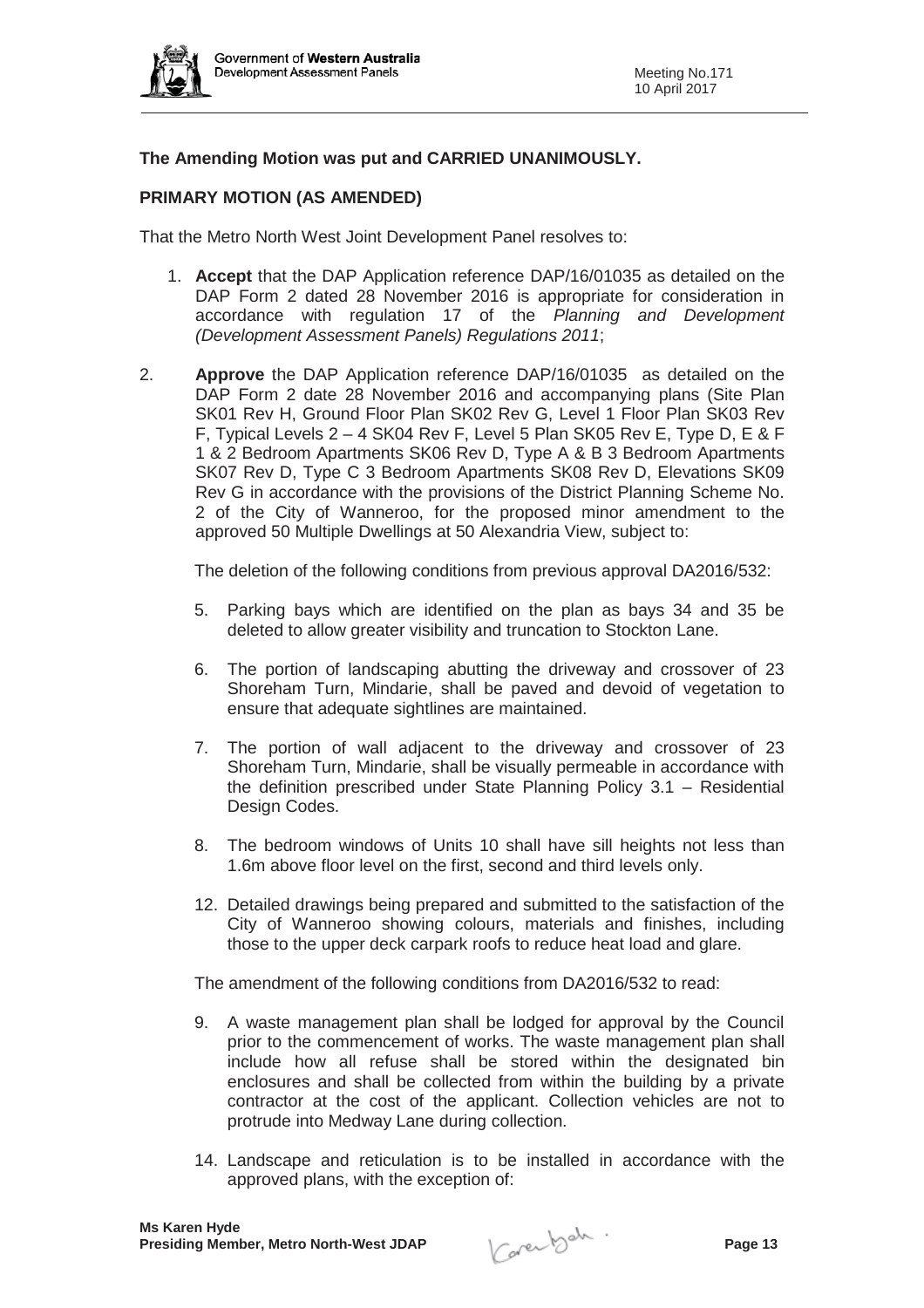

- The Norfolk Island Pines which are to be replaced with an alternative species to the satisfaction of the City; and
- Fencing of 2.4m high is to be shown for areas abutting 23 Shoreham Turn at either end of the proposed landscaping area.

The landscaping is to be thereafter regularly maintained to the satisfaction of the City.

- 15. A construction management plan shall be submitted for approval prior to the commencement of works and thereafter implemented to the satisfaction of the City. This plan is to detail how construction will be managed to minimise disruption in the area and shall include:
	- The delivery of and delivery times for materials and equipment to the site;
	- Storage of materials, rubbish and the location and type of equipment on site;
	- Parking arrangements for contractors and sub-contractors
	- The impact on traffic movement (including potential road closures);
	- Construction times:
	- The impacts of dust and sand drift:
	- Measurers to minimise noise impacts on surrounding residents; and
	- Any other matter required by the City.

The addition of the following conditions to the previous approval DA2016/532:

- 16. The Screen wall between the bin store and the adjoining property (64 Alexandria View) is to be increased form 2.4m to 3m.
- 17 To reduce the visitor cycle parking to 6 (six) spaces to improve the line of site for vehicles exiting the carpark and the remaining area to be paved accordingly.

All other conditions and requirements detailed on the previous approval dated 4 August 2016 shall remain unless altered by this application.

### **The Primary Motion (as amended) was put and CARRIED UNANIMOUSLY.**

#### **10. Appeals to the State Administrative Tribunal**

The following State Administrative Tribunal Application has been received:

• City of Stirling – DAP/15/00956 - Lot 216 (363) Scarborough Beach Road, Osborne Park

As invited by the State Administrative Tribunal under Section 31 of the State Administrative Act 2004, the Metro North-West JDAP reconsidered Lots 109, 401, 402 and 403 Beaufort Street, Inglewood on the 6 April 2017.